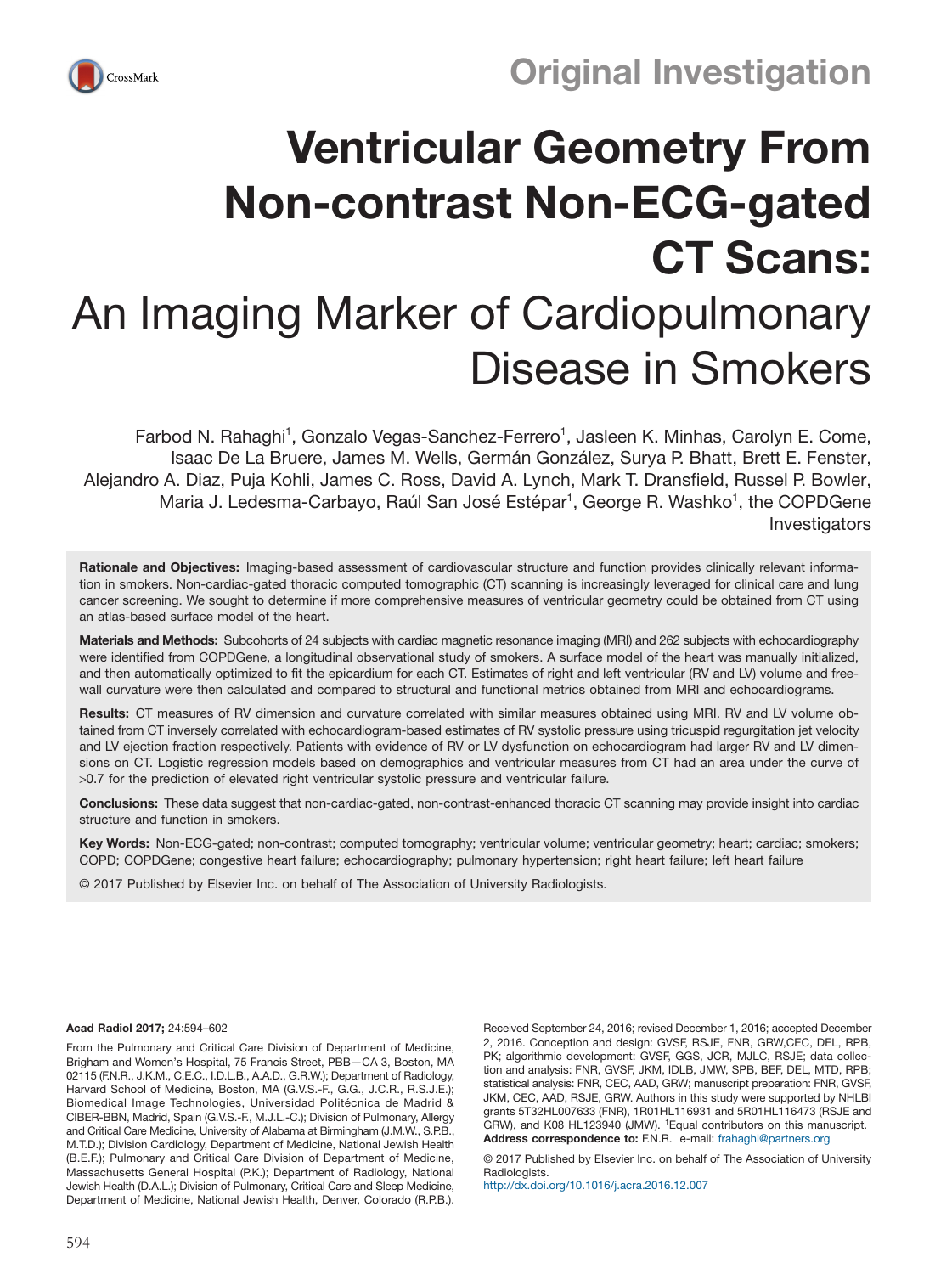## INTRODUCTION

ardiovascular disease is a major cause of morbidity<br>in smokers, and as much as 50% of the estimated 24<br>million patients in the United States with chronic<br>obstructive pulmonary disease (COPD) die of cardiovascuin smokers, and as much as 50% of the estimated 24 obstructive pulmonary disease (COPD) die of cardiovascular causes (1,2). Although echocardiography and cardiac magnetic resonance imaging (MRI) are often used to study cardiac structure and function in COPD (3), these are not routinely deployed in all smokers. Computed tomographic (CT) imaging of the chest is broadly used in clinical care and is increasingly used for lung cancer screening in high-risk smokers (4). Assessment of cardiac structure on those CT scans may help identify patients with COPD at greater risk of developing cardiac dysfunction. Rapid, noninvasive assessments of cardiac morphology and a better understanding of the functional interdependence of heart and lung may improve healthcare outcomes through early detection and initiation of treatment.

CT has been used to quantify coronary and thoracic aortic calcification (5), study the size of the pulmonary artery and aorta (2,6–8), and describe the relationship between pulmonary vascular and parenchymal disease progression (9,10). The caliber of other vessels such as the pulmonary veins has been explored as an image-based metric of volume status (11).

Most screening CT scans and those obtained in large multicenter studies and trials are non-electrocardiography (ECG) gated and do not use contrast, posing significant limitation to cardiac segmentation and quantification of volume. Although previous studies of manual measurements of right ventricular-to-left ventricular (RV-to-LV) ratio have shown that ECG gating is not strictly required for the specific markers of RV dilation in pulmonary embolus, these studies still used contrast (12). Non-gated CT scans lead to cardiac motion during the scan whereby the exact boundary of the heart depends on the cardiac cycle during which the image is captured. Lack of contrast prevents simple segmentation of the ventricular septum.

Previously, we developed a method to generate a surface model of the heart from ultrasound images (13,14). We sought to adapt this methodology to non-ECG-gated and non-contrast thoracic CT scans and then explore the utility of the resulting data. We hypothesized that a model fit to the surface of the heart of non-cardiac-gated volumetric CT data could provide assessments of ventricular size, shape, and function. To test this hypothesis, we identified a subset of subjects enrolled in the Genetic Epidemiology of COPD (COPDGene) Study who underwent additional cardiac MRI or echocardiographic assessments of the heart. Whereas for the purpose of this study, the location of the heart was manually determined before deployment of the cardiac fitting algorithm, fully automated algorithms may be developed that would then permit automated objective quantification of cardiac geometry from noncontrast non-ECG-gated CT scans for further research and population screening purposes.

#### METHODS

#### COPDGene Study

The COPDGene Study has been described in detail previously (15). Briefly, it is a National Heart, Lung, and Blood Institute-funded investigation of the epidemiologic and genetic determinants of COPD in more than 10,000 current and former smokers. Subjects with active lung diseases other than COPD and asthma were excluded from participation. Each subject underwent detailed characterization including spirometric assessments of lung function. Additional data collected included self-reported physician-diagnosed medical history. Volumetric CT scans of the chest were acquired at full inspiration following the standardized COPDGene Study imaging protocol with 120 kVp, tube current of 200 mAs, and 0.5 seconds rotation time. The COPDGene study was approved by the institutional review board at each participating clinical center, and all subjects provided written informed consent.

#### Cardiac MRI Cohort

As part of the COPDGene Study, 24 subjects free of a documented history of pulmonary vascular or cardiac disease additionally underwent cardiac MRI (16). This cohort was used to validate the CT measurements of ventricular geometry against related measures made with MRI. Because this was a follow-up study that was not part of the initial COPDGene recruitment, the MRI images were obtained about 3 years after the CT scan was obtained. Images were obtained using a 1.5 T scanner (Signa CV/i, GE Healthcare, Milwaukee, WI). A phased array cardiac coil, prospective electrocardiographic triggering, and retrospective gating were used. Typical imaging parameters were field of view of 36– 44 cm, flip angle of 35–45 degrees, matrix size of 256 in the frequency domain and 128–256 in the phase domain, relaxation time of 3.7–4.1 ms, and echocardiogram time of 1.5– 1.7 ms. The end-diastolic (ED) horizontal long-axis image provided the reference from which a stack of contiguous shortaxis slices of 8-mm thickness and 0-mm gap were obtained.

#### Echocardiography Cohort

A total of 262 patients from a single center with clinically acquired echocardiograms performed at the time of enrollment in the COPDGene Study were retrospectively identified. These subjects underwent echocardiographic assessment in addition to the standard evaluation performed at study enrollment. On average, these echocardiograms were obtained within 73 days of the CT scan. Overall RV function, estimated RV systolic pressure (RVSP), estimated LV ejection fraction (LVEF), or comments about whether the LVEF was greater than or less than 55% were documented in subsets of the echocardiogram reports. This cohort was used to study the associations between ventricular geometry acquired from CT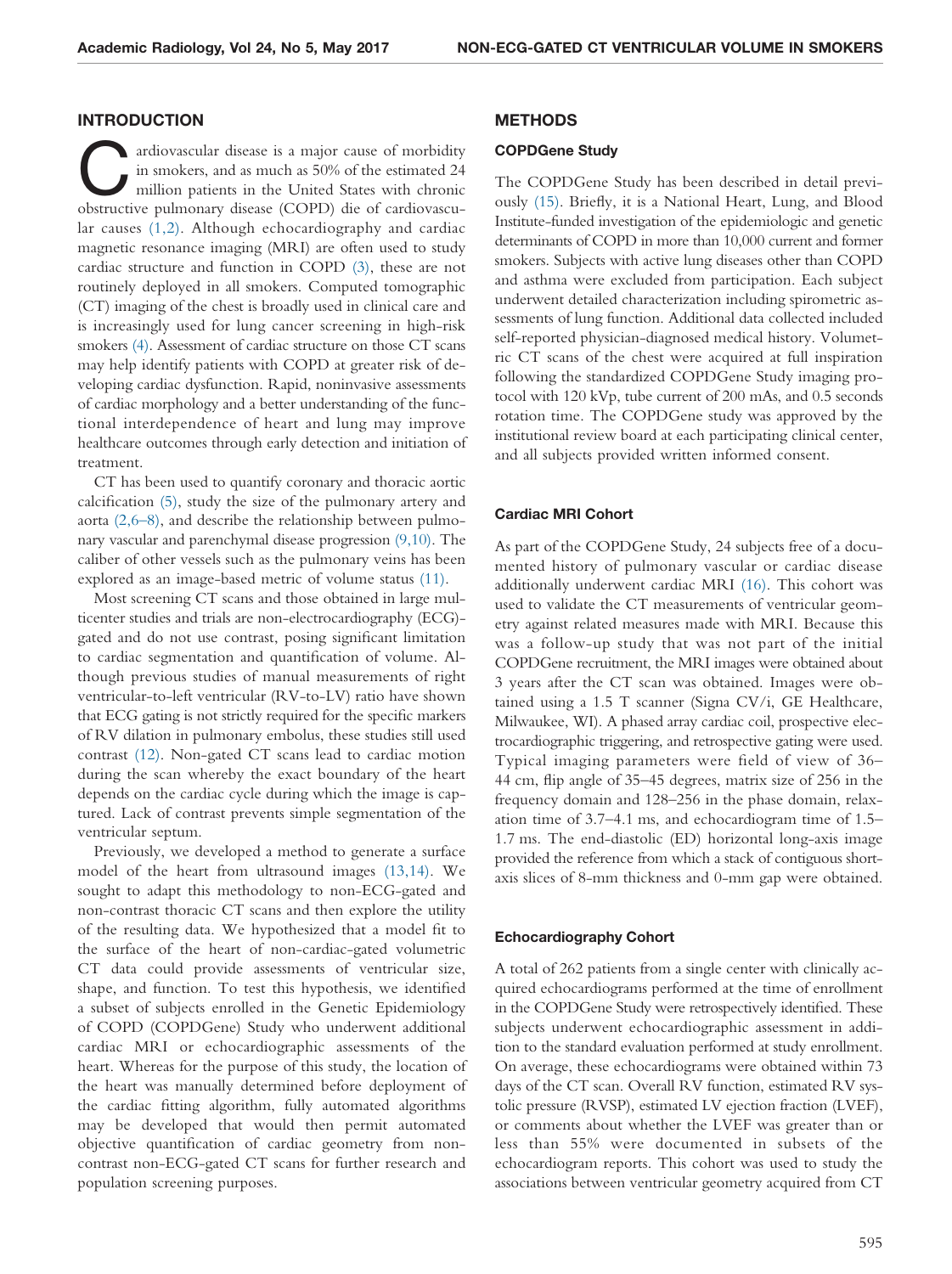scan and both geometrical and functional correlates with echocardiography.

#### Cardiac Modeling

A detailed overview of the methodology is provided in the supplement. Briefly, we used a statistical model of the human heart that uses 50 modes of variation (non-affine deformations of cardiac structure) to describe anatomical variability (17). This model was developed from the anatomical segmentations of three-dimensional + time data sets of 138 subjects including patients without disease as well as those with a broad range of pathologic conditions to facilitate generalization of the model.

The supervised segmentation process begins with a manual initialization of the average shape model within the region of interest (performed by a trained operator) followed by an automated iteration of the deformation to optimize surface identification of the heart in the CT scan. The surface fitting is assisted by a "probabilistic driven initialization" to determine the boundary between pericardial fat and myocardium. This mode selected vertices in the normal direction of the manually initialized surface and examined the distribution of the attenuation values along those vertices in a window from −200 to 200 HU.

Based on the assumption that there are two tissues present in a single pathway (pericardial fat and then myocardium as one travels the path toward the centroid of the heart), a mixture of two components of non-central gamma distributions was fitted in the attenuation window (18,19). The lower distribution in this window represented the pericardial fat, whereas the higher attenuation distribution characterized the blood or muscle (Fig S2). Voxels are then designated as belonging to either the fat or the muscle and can be labeled as demonstrated in Figure S3.

The metrics of cardiovascular morphology extracted included the free-wall curvatures as well as estimates of the epicardial volume (wall + chamber). Endocardial volume (chamber size) for both the right and the left ventricles was estimated based on atlas models of the heart that were fitted to the epicardial surface model. Herein, these are referred to as the RV\_EPI volume<sub>CT</sub>, RV\_ENDO volume<sub>CT</sub>, LV\_EPI volume<sub>CT</sub>, and LV\_ENDO volume<sub>CT</sub>, respectively. All other measures of ventricular axes length and surface area were obtained from the epicardial surface fitting model. Sphericity was defined as:

$$
Sphericity = \pi^{\frac{1}{3}} \frac{(6V)^{\frac{2}{3}}}{S}
$$

where V is the volume and S is the surface area of the ventricle. The free wall was defined as the surface segments not in contact with the septum. The curvature estimate was defined as

$$
\text{Curvature} = \sqrt{\frac{\left(\kappa_1^2 + \kappa_2^2\right)}{2}}
$$

where  $\kappa_1$  is the minimum and  $\kappa_2$  is the maximum curvature of the surface (20).

#### Statistical Analysis

Data are presented as means and standard deviations or medians and interquartile ranges where appropriate. Intra-subject stability of measures was assessed with Pearson correlation coefficients. Concordance coefficients were used to assess intraand interoperator agreement (21). Associations between CTderived measures of cardiac morphology and MRI- and echocardiogram-based measures of cardiac structure and function were expressed using nonparametric (Spearman) correlation coefficients. Group-to-group comparisons were evaluated using the Wilcoxon rank sum test. Logistic regression models (22) for outcomes of interest were created using a stepwise forward selection method using the measures of ventricular volume, as well as age at enrollment, gender, height, and body mass index. From these candidate variables, those with statistically significant *P* values using the Wald test were retained in the model. Interaction terms were included in subsequent models if they reached statistical significance or if they exhibited a *P* value of less than .1 and improved model performance. Logistic regression models and receiver operating characteristic curve generation were performed using Stata 14 (StataCorp, College Station, TX). All other statistical analyses were performed using SAS 9.3 (SAS Institute, Cary, NC). *P* values less than .05 were considered statistically significant.

## RESULTS

### Reproducibility of CT-based Measures of Ventricular **Geometry**

Data from 11 subjects who had violated study protocol by enrolling at more than one center, and thus had received CT scans at both visits, were used to assess the intra-subject reproducibility. CT-based measurements of all 11 subjects in the dual enrollment group (demographic information shown in Table 1, column A) was performed by a single operator. The second CT scan in the dual enrollment cohort occurred at a median interval of 201 days from the first scan. There was a strong correlation between the first and the second baseline measures of RV and LV volume  $(R = 0.86, P < .001;$  $R = 0.87$ ,  $P < .001$  respectively).

The MRI cohort was used to explore the intra- and interoperator reproducibility in fitting the heart surface model to the CT scan. The demographics for the MRI cohort is shown in Table 1, column B. The mean age for this cohort was  $59 \pm 9$  years, with a mean forced expiratory volume in 1 second of  $52 \pm 16\%$  of predicted. Intraoperator agreement on assessments of RV and LV volume was excellent, with concordance coefficients of 0.92 for RV volume and 0.98 for LV volume (Table S1). Inter-concordance coefficients are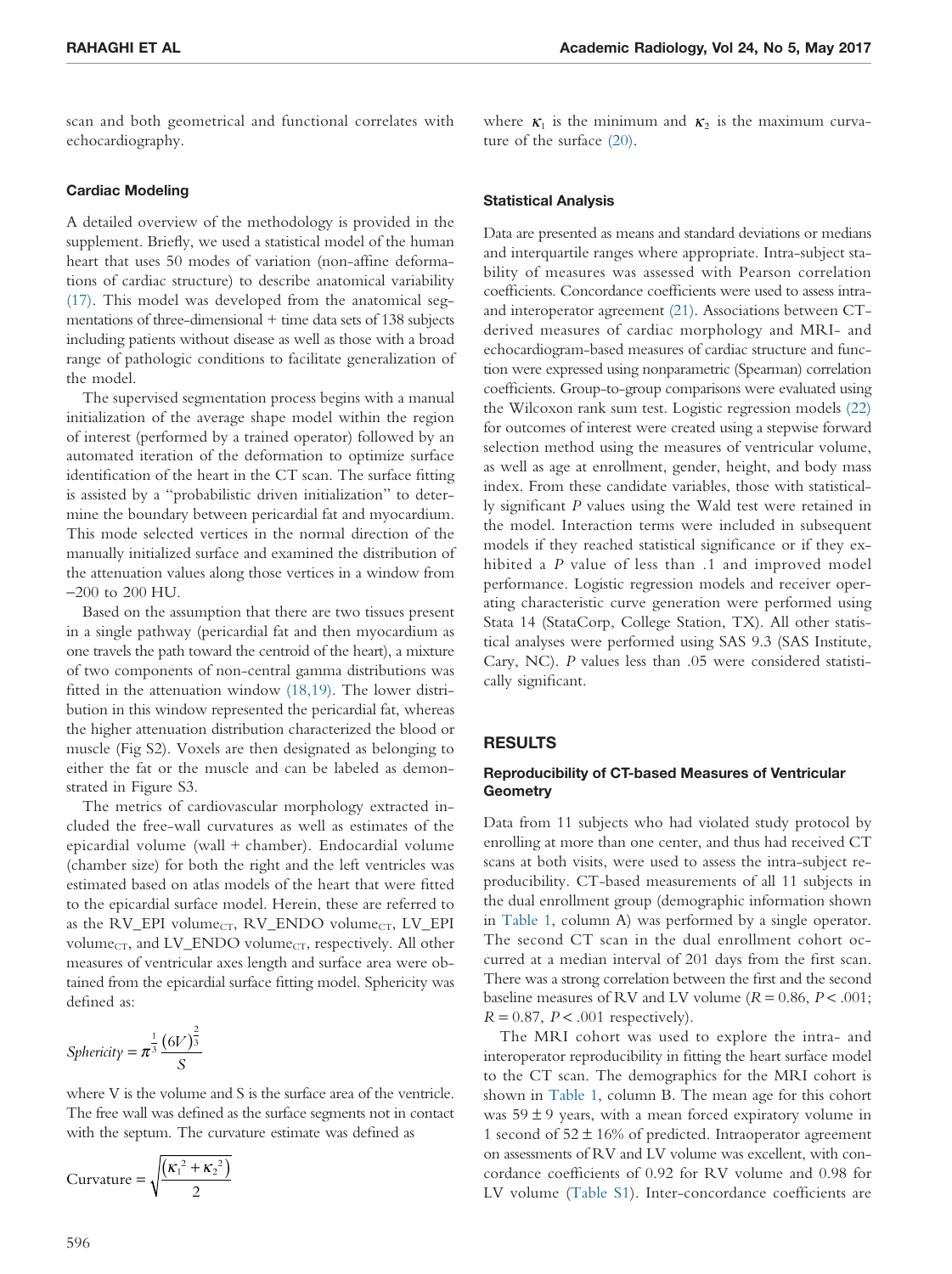|                                | (A)             | (B)             | (C)              |
|--------------------------------|-----------------|-----------------|------------------|
|                                | Dual            | <b>MRI</b>      | <b>ECHO</b>      |
|                                | Enrollment      | Cohort          | Cohort           |
| Variable                       | $(N = 11)$      | $(N = 24)$      | $(N = 262)$      |
| Demographics                   |                 |                 |                  |
| Age (y)                        | $52 \pm 8$      | $59 \pm 9$      | $65 \pm 9$       |
| White race                     | 10(91%)         | 14 (58%)        | 250 (95%)        |
| Male sex                       | 11 (100%)       | 16 (67%)        | 126 (48%)        |
| <b>BMI</b>                     | $29 \pm 9$      | $29 \pm 8$      | $28 + 7$         |
| BSA(m <sup>2</sup> )           | $2.06 \pm 0.25$ | $1.99 \pm 0.22$ | $1.93 \pm .28$   |
| 6-minute walk                  | $1105 \pm 552$  | $1069 \pm 209$  | $1173 \pm 365$   |
| distance (ft)                  |                 |                 |                  |
| Lung function                  |                 |                 |                  |
| $FEV1$ % predicted             | $70 \pm 22$     | $57 + 27$       | $47 \pm 23$      |
| FEV <sub>1</sub> -to-FVC ratio | $0.68 \pm 0.17$ | $0.52 \pm 0.16$ | $0.46 \pm 0.17$  |
| <b>TLCpp</b>                   | $76 \pm 20$     | $102 \pm 14$    | $106 \pm 19$     |
| (Race adjusted, L)             |                 |                 | $(N = 257)$      |
| <b>MRI</b>                     |                 |                 |                  |
| LVEF $(%)$                     |                 | $64 \pm 8$      |                  |
| <b>RVEF (%)</b>                |                 | $58 \pm 10$     |                  |
| <b>RVESVI</b>                  |                 | $24 \pm 9$      |                  |
| <b>RVMI</b>                    |                 | $13 \pm 4$      |                  |
| <b>ECHO</b>                    |                 |                 |                  |
| RV minor axis                  |                 |                 | $3.24 \pm 0.54$  |
|                                |                 |                 | $(N = 238)$      |
| <b>RVSP</b>                    |                 |                 | $36.0 \pm 13.22$ |
| LVEF (%)                       |                 |                 | 64.1 $\pm$ 7.7   |

| <b>TABLE 1. Demographics of Two Cohorts Used in This</b> |
|----------------------------------------------------------|
| <b>Study, Both Subsets of the COPDGene Study</b>         |

BMI, body mass index; BSA, estimated body surface area; COPDGene, Genetic Epidemiology of COPD; FEV<sub>1</sub>, forced expiratory volume in 1 second; FVC, forced vital capacity; LVEF, left ventricular ejection fraction; MRI, magnetic resonance imaging; RVEF, right ventricular ejection fraction; RVESVI, right ventricular end systolic volume index; RVMI, right ventricular mass index; TLCpp, total lung capacity, percent predicted.

Data were presented as  $n$  (%) and mean ( $\pm$ standard deviation).

shown in Table S2, with concordance coefficients ranging from 0.91 to 0.97.

## Validation of CT-based Ventricular Geometry as Compared to MRI Measures

The associations of CT and MRI assessments of ventricular dimensions were explored using data from MRI cohort and is presented in Table 2. The CT-based estimates of RV volume (RV\_EPI volume<sub>CT</sub> and RV\_ENDO volume<sub>CT</sub>) were significantly associated with both the ED RV volume (RV ED volume<sub>MR</sub>) and the mass (RV ED mass<sub>MR</sub>) obtained from MRI. There were similarly significant associations between CT and MRI LV measures. CT-based estimates of the long-axis dimension of the LV (LV Long  $Axi_{CT}$ ) were related to this same measure (LV ED length $_{MR}$ ) obtained from MR as were measures of the free-wall curvature of the ventricle (LV Free Wall

TABLE 2. Correlation Coefficient (R) Between CT-derived Cardiac Volume Measurements and Cardiac MRI-based Volume and Mass Estimates in 24 Subjects

|                                               | <b>Cardiac MRI-derived Metrics</b> |                                |  |
|-----------------------------------------------|------------------------------------|--------------------------------|--|
| <b>CT-derived Metrics</b>                     | <b>RV ED Volume</b> <sub>MB</sub>  | <b>RV ED Mass<sub>MR</sub></b> |  |
| $RV$ EPI Volume <sub>CT</sub>                 | $0.65$ (.0006)                     | $0.60$ (.002)                  |  |
| $RV$ ENDO Volume <sub>CT</sub>                | $0.61$ $(.001)$                    | $0.57$ (.004)                  |  |
|                                               | LV ED volume <sub>MB</sub>         | LV ED mass $_{\text{MP}}$      |  |
| LV EPI volume $_{CT}$                         | $0.61$ (.001)                      | 0.56(0.004)                    |  |
| LV ENDO volume $_{CT}$                        | 0.60(0.002)                        | 0.51(0.01)                     |  |
|                                               | LV ED length $_{MR}$               |                                |  |
| LV Long Axis $_{CT}$                          | 0.49(0.02)                         |                                |  |
|                                               | LV mid ED curvature $_{MB}$        |                                |  |
| LV Free Wall                                  | 0.70(0.0001)                       |                                |  |
| $curvature_{CT}$                              |                                    |                                |  |
|                                               | LV ED radius ratio                 |                                |  |
| LV sphericity $_{CT}$                         | 0.51(0.01)                         |                                |  |
|                                               | <b>RV/LV ED volume ratioms</b>     |                                |  |
| $RV/LV$ volume ratio <sub>CT</sub> 0.46 (.02) |                                    |                                |  |

CT, computed tomographic; ED, end diastolic; LV, left ventricular; MID, middle of ventricle; MRI, magnetic resonance imaging; RV, right ventricular.

Spearman correlation coefficients, with accompanying P values.

curvature<sub>CT</sub> and LV mid ED curvature<sub>MR</sub>). The sphericity of the LV on CT scan (LV sphericity $_{CT}$ ) was also significantly related to the long- to short-axis radius ratio of the LV obtained from MRI (LV ED radius ratio<sub>MR</sub>). Finally, the CTderived ratio of RV-to-LV volume (RV-to-LV volume ratio $_{CT}$ ) was significantly associated with the ratio of those same measures obtained from MRI (RV/LV ED volume ratio<sub>MR</sub>).

## Association Between CT-based Ventricular Geometry and Echocardiographic-based Ventricular Structure and Function

Examples of chamber models reconstructed for three subjects with echocardiograms are shown in Figure 1. The mean age for the echocardiogram cohort was  $64.7 \pm 9$  years with a mean forced expiratory volume in 1 second of  $47 \pm 23\%$  predicted (additional demographic information in Table 1, column C). The  $RV$  Long Axis<sub>CT</sub> and the RV short Axis<sub>CT</sub> were significantly associated with RV Minor  $axis<sub>ECHO</sub>$  obtained from echocardiography. The RV\_EPI and RV\_ENDO volume $_{CT}$ and RV surface area $_{CT}$  were also related to echocardiogramderived axis measurements. One hundred and ninety-four of the 262 echocardiograms reported an estimated RVSP. This RVSP was directly related to CT measures of RV size (RV\_EPI volume<sub>CT</sub>, RV\_ENDO volume<sub>CT</sub>, RV Long Axis<sub>CT</sub>, RV Short Axis $_{CT}$ , and RV surface area $_{CT}$ ). In addition, 130 of the echocardiogram reports were noted to have descriptions of RV function as being normal (*n* = 120) or decreased  $(n = 10)$ . There were statistically significant differences in the CT-based measures of RV size in those with decreased RV function versus those with preserved function (Table 3).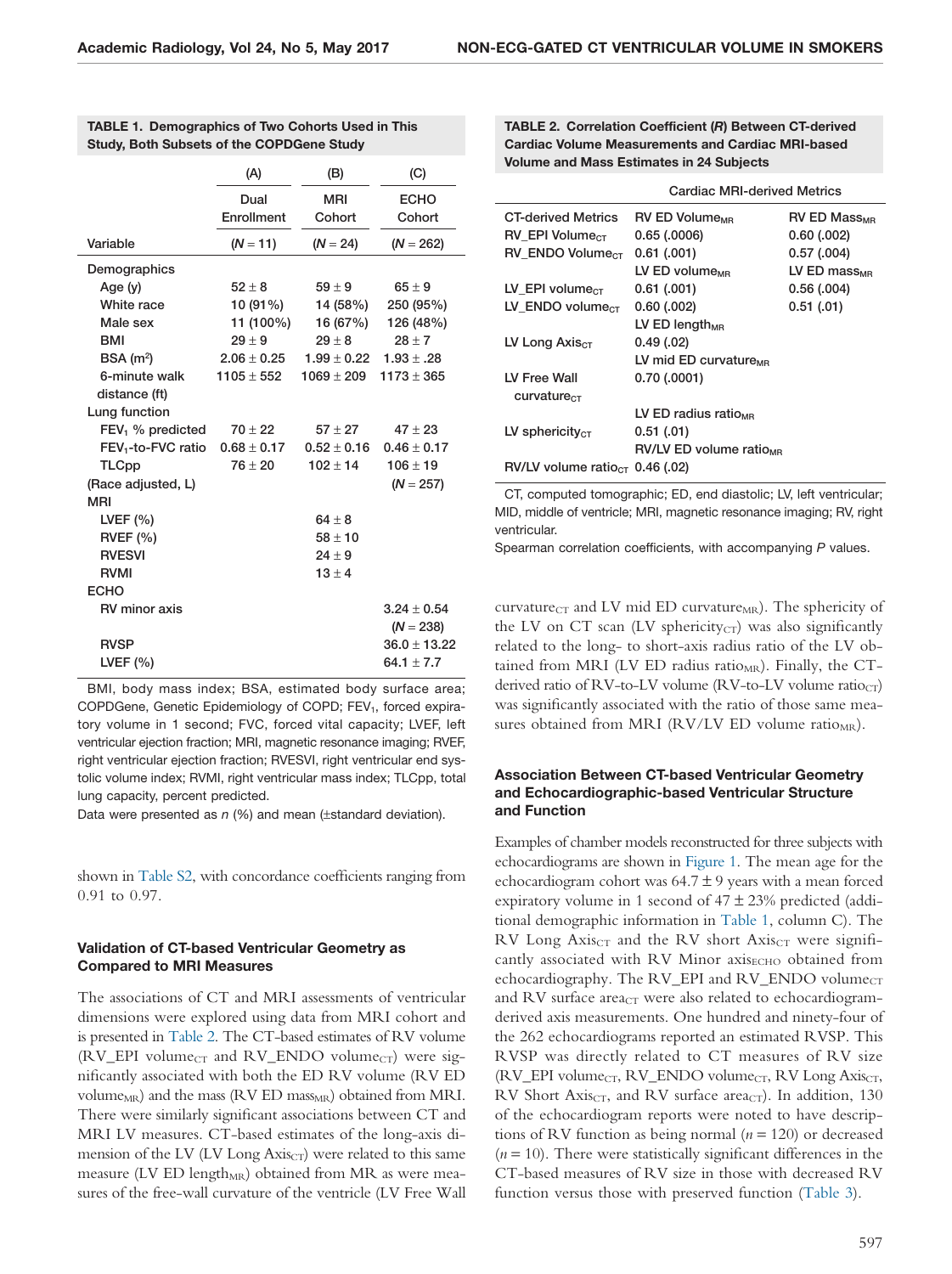

Figure 1. The right ventricle (blue) and left ventricle (red) in three subjects with a cardiac model fitted to the surface of the heart using volumetric non-contrast computed tomographic scan. A subject with Gold 0 disease and with a right ventricular-to-left ventricular (RV-to-LV) ratio of 0.5, RV systolic pressure (RVSP) of 20 and no evidence of ventricular dysfunction (a), subject with Gold 3 disease and RV/LV ratio of 0.8, RV dilation, elevated RVSP of 47 (b), and subject with Gold 2 disease with LV dilation and ejection fraction of 35% (c).

TABLE 3. Correlation of CT-derived Right Ventricular Geometry With Echocardiogram-derived Geometric and Functional Measures (First Three Columns) and the Difference in Those Metrics Between Patients Characterized as Having Abnormal Versus Patients Having Normal RV Function

|                                | Echocardiogram-derived Measures         |                             |                                 |                              |     |
|--------------------------------|-----------------------------------------|-----------------------------|---------------------------------|------------------------------|-----|
| CT-derived Measures of         | <b>RV Minor</b><br>Axis <sub>ECHO</sub> | <b>RVSP</b>                 | Decreased<br><b>RV Function</b> | Normal RV<br><b>Function</b> |     |
| <b>Right Ventricle</b>         | $(N = 238)$                             | $(N = 194)$                 | $(N = 10)$                      | $(N = 120)$                  | P   |
| $RV$ Long Axis $_{CT}$         | $R = 0.36$<br>P < .0001                 | $R = 0.28$<br>P < .0001     | $7.3[6.1 - 7.5]$                | $6.9[6.4 - 7.3]$             | .44 |
| $RV$ short Axis $_{CT}$        | $R = 0.44$ ,<br>P < .0001               | $R = 0.27$ ,<br>$P = .0002$ | $4.3[4.0 - 4.7]$                | $4.0[3.6 - 4.3]$             | .03 |
| RV EPI volume <sub>CT</sub>    | $R = 0.46$ .<br>P < .0001               | $R = 0.3$ .<br>P < .0001    | 106[87-117]                     | 85[66-103]                   | .04 |
| $RV$ ENDO volume <sub>CT</sub> | $R = 0.45$<br>P < .0001                 | $R = 0.28$<br>$P = .0001$   | 67[54-79]                       | 57[42-67]                    | .06 |
| $RV$ surface area $cr$         | $R = 0.49$ .<br>P < .0001               | $R = 0.24$ .<br>$P = .0006$ | 169[142-194]                    | 148[130-169]                 | .05 |

CT, computed tomographic; RA, right atrium; RV, right ventricle; RVSP, estimated right ventricular systolic pressure by echocardiogram. Values shown are Spearman correlation coefficients (R) and P values associated with Spearman correlation. Values shown for subgroups with decreased and normal RV function are shown as median [interquartile range].

A subset of the echocardiogram reports also provided an additional qualitative description of LV function  $(n = 180)$  where the LV function was categorized as "normal" or "reduced"), whereas some had quantitative estimates of the LVEF (*n* = 98 subjects). There were statistically significant differences in the CT estimates of LV size and morphology between subjects with reduced LV function  $(N = 18)$  and those with normal LV function (*N* = 162) (Table 4). Subjects with a reduced EF had larger LV size with lesser free-wall curvature on CT scan. In the subjects with quantitative measurement of LVEF, a larger LV size and reduced free-wall curvature were also predictive of reduced LVEF.

Logistic regression models were constructed for the following variables: elevated RVSP (RVSP > 40 mm Hg), reduced RV function, and reduced LVEF (Table 5). RV volume was a statistically significant predictor of both RVSP and RV failure, with gender and age being independent predictors and effect modifiers of this association. The final model for RVSP, which included RV volume, age, gender, and the interaction terms, had an area under the curve (AUC) of 0.77. The final model for RV failure included age and gender and had an AUC of 0.76. LV volume (LV\_EPI volume<sub>CT</sub>) was predictive of decreased LVEF, and with the addition of body mass index, the final model had an AUC of 0.71.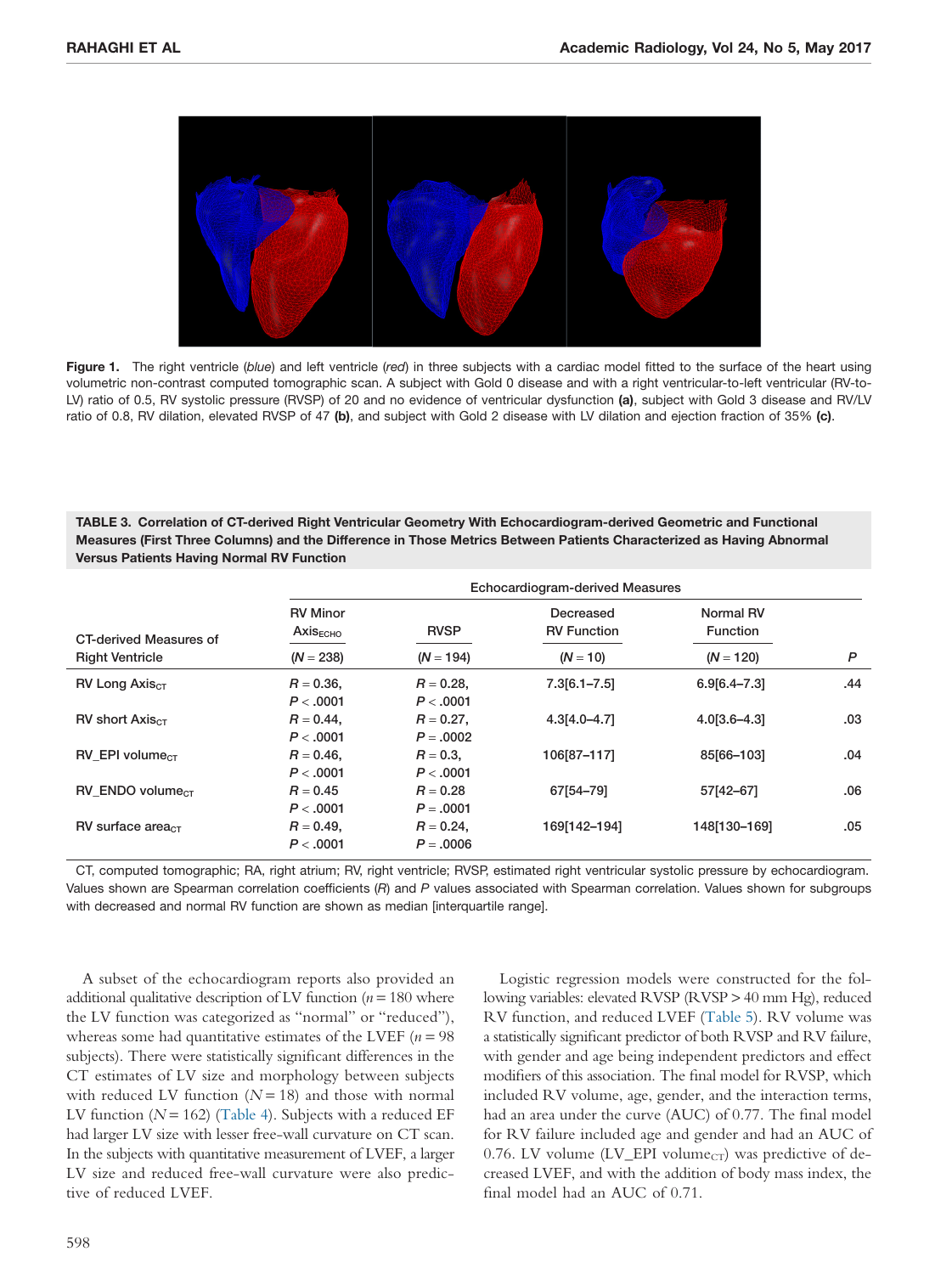TABLE 4. Correlation of CT-derived Left Ventricular Geometry With Echocardiogram-derived Functional Measures (First Three Columns) and the Difference in Those Metrics Between Patients Characterized as Having Abnormal Versus Patients Having Normal Left Ventricular Ejection Fraction

|                                      |                         | <b>ECHO-derived Measures</b> |                     |         |  |
|--------------------------------------|-------------------------|------------------------------|---------------------|---------|--|
| CT Measures of Left                  | <b>LVEF</b>             | <b>Reduced EF</b>            | Normal EF           |         |  |
| Ventricle                            | $(N = 98)$              | $(N = 18)$                   | $(N = 162)$         | P Value |  |
| LV Long $Axis_{CT}$                  | $R = -0.20, P = .05$    | 8.54 7.69 - 9.21]            | 8.05 7.42 - 8.62    | .08     |  |
| LV EPI volume $_{CT}$                | $R = -0.22, P = .03$    | 207.1[167.5-240.1]           | 173.1[143.8-199.2]  | .01     |  |
| LV ENDO volume $cr$                  | $R = -0.23$ , $P = .03$ | 118.0[89.0-141.1]            | 97.1[78.4-111.6]    | .02     |  |
| LV surface area $_{CT}$              | $R = -0.21, P = .03$    | 202.7[164.1-223.7]           | 176.6[153.1-197.0]  | .03     |  |
| LV volume/surface Area $_{CT}$       | $R = -0.18, P = .08$    | 1.03[0.98-1.07]              | $0.97[0.92 - 1.02]$ | .009    |  |
| LV Free-Wall Curvature <sub>CT</sub> | $R = 0.20, P = .04$     | 0.018[0.0169-0.0195]         | 0.0192[0.18-0.0205] | .03     |  |

EF, ejection fraction; LV, left ventricle.

Values shown are correlation coefficients (R) and P values associated with Spearman correlation. Values shown for subgroups with decreased and normal ejection fraction are shown as median [interquartile range].

TABLE 5. Logistic Regression Model Performance Based on AUC (Area Under the Curve) for Models Predicting RVSP **>**40, Reduced RV Function, Reduced LV Ejection Fraction, and History of CHF

|                               | <b>RVSP</b><br>>40 | <b>RVF</b> | Reduced<br><b>LVEF</b> |      |
|-------------------------------|--------------------|------------|------------------------|------|
|                               | $N = 194$          | $N = 130$  | $N = 180$              |      |
|                               | (64/194)           | (10/130)   | (18/180)               |      |
|                               |                    |            | Model                  |      |
| <b>Model Variables</b>        | <b>AUC</b>         | <b>AUC</b> | Variables              | AUC  |
| <b>RVV</b>                    | 0.67               | 0.70       | LVV                    | 0.68 |
| RVV+Age+Gender                | 0.75               | 0.75       | $LVV + BMI$            | 0.71 |
| RVV+Age+Gender<br>+RVV*Gender | 0.77               |            |                        |      |

LV, left ventricle; LVEF, left ventricular ejection fraction; LVV, left ventricle volume; RV, right ventricle; RVF, evidence of RV failure on echocardiogram; RVSP, estimated right ventricular systolic pressures by echocardiogram; RVV, right ventricle volume.

## **DISCUSSION**

CT characterization of thoracic disease in smokers is increasingly leveraged for clinical, epidemiologic, and genetic investigation. Whereas previous investigations have demonstrated the utility of CT-based assessments of the vascular tree and atherosclerosis in smokers, little literature exists on directly modeling the heart from non-ECG-gated, noncontrast CT data. Herein we report the development and application of a model of cardiac structure based on a surface fitting algorithm applied to non-cardiac-gated, non-contrastenhanced images. From this initial fit of the epicardial surface, we made inferences about the right and the left epicardial (wall and chamber) as well as endocardial (chamber) ventricular size and shape. We found that CT-based measures of RV and LV shape and size were significantly associated with MRI and echocardiogram-based assessments of these same chambers. We further found that such CT-based morphology had discriminatory power in detecting abnormal ventricular function detected by echocardiography.

MRI is considered a gold standard for the noninvasive assessment of the cardiac structure. It can provide detailed assessments of ventricular morphology and function without decrements in image quality that are observed using echocardiography in hyperinflated patients with COPD. Using data from 24 subjects who underwent CT and MRI, we found highly statistically significant associations between CT- and MR-based measures of ventricular size and morphology. Up to 50% of the variance in the MRI-based measures of ventricular structure was explained by the CT data. These associations were strongest with CT-based measures of LV free-wall curvature and tended to weaken with measures of volume. The latter is not surprising because the CT-based model relies on statistical inference of septal location and morphology. Because the cardiac MRI studies were obtained 3 years after the CT data, changes in the cardiovascular state of the subjects in the interim could also introduce a difference between the two measurements.

There were also significant associations between our CT measures of ventricular morphology and similar assessments obtained from echocardiography. These correlations were of the same direction and magnitude as those observed in the MRI data. The larger sample size of echocardiogram data allowed additional exploration of CT structure and cardiac function. In these data, we again found highly plausible associations. Subjects with larger RVs on CT were more likely to have elevated pulmonary arterial pressures (estimated by RVSP) and decreased RV function. Subjects with an enlarged left ventricle and reduced curvature of the free wall on CT scan tended to have lower estimated LVEFs on echocardiogram. These findings were further corroborated in regression models adjusted for subject age and sex, where the AUCs were greater than 0.75 (Fig 2). We suspect that the reasons for this are not found in the detection of cardiac displacement on CT but rather in the relationship between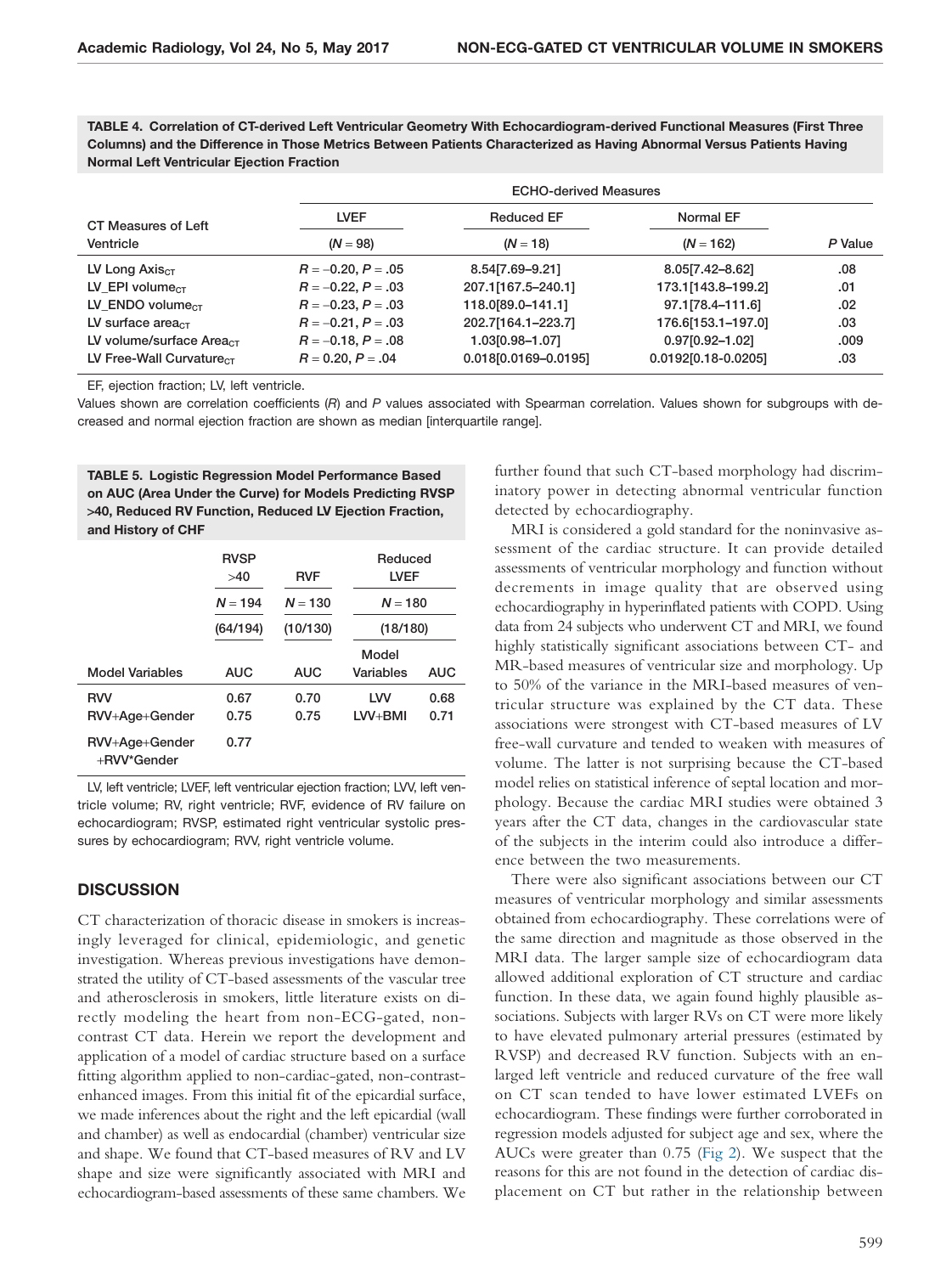

Figure 2. Model discrimination performance as measured by the area under the receiver operating characteristic curve, shown for four logistic regression models constructed using a stepwise forward selection method for markers of cardiac dysfunction in the cohort with available echocardiograms. A model of ability to predict right ventricular (RV) systolic pressure ≥40 (a), RV failure as marked on the echocardiogram (b), and left ventricular failure defined by ejection fraction <55% (c).

chamber structure and function. Deviations in structure likely connote deviations in function where, for example, an enlarged left ventricle is less likely to exhibit a normal EF.

There are several limitations to this work that must be acknowledged. The first is the nature of the data obtained from the CT-based surface fitting model. Because the cardiac structures below the epicardial surface are indiscernible on noncontrast-enhanced, non-cardiac-gated CT scans, metrics of RV and LV size were highly dependent on accurate estimates of the location of the inter-ventricular septum. This is likely why the strongest correlations between CT and MR tended to be those assessing surface morphology rather than volume. CT scans were obtained with an inspiratory hold, whereas measurements in cardiac MRI are often obtained during expiratory breath-holds. The type of breath-hold used in cardiac MRI and echocardiography can significantly alter diaphragm position and preload, thus altering measurements of chamber geometry. It must also be noted that the measures of curvature from the MRI were obtained from the cardiac MRI report and were not replicated using our techniques. It is highly likely that there are differences in the location and technique used to assess free-wall curvature between the CT and the MRI data. Subtle differences in such techniques may result in large

differences in estimates given the eccentric surface of the ventricles. The association of CT- and MRI-based measures of ventricular morphology would likely be further improved if the same operator performed the assessments using a single technique. Another limitation to this investigation is the number of subjects and timing of the MRI data collection, which was obtained 3 years after the CT scan. Although this likely introduced a source of error in the comparison between cardiac MRI and CT scan, there is no a priori reason to suspect that this would lead to overestimating the agreement between the two modalities, whereas it is likely that it may have accounted for part of the discrepancy between the two measurements. The small sample size prevented detailed examination of CT morphology and MRI measures of cardiac function. Progression of disease and changes in volume status between the two imaging time points complicated this comparison.

In conclusion, estimates of RV and LV size and morphology can be obtained from volumetric CT data. These measures are associated with structural and functional data obtained from MRI and echocardiographic techniques. These techniques have the capability of becoming fully automated and incorporated into the clinical reporting of CT data. Significant numbers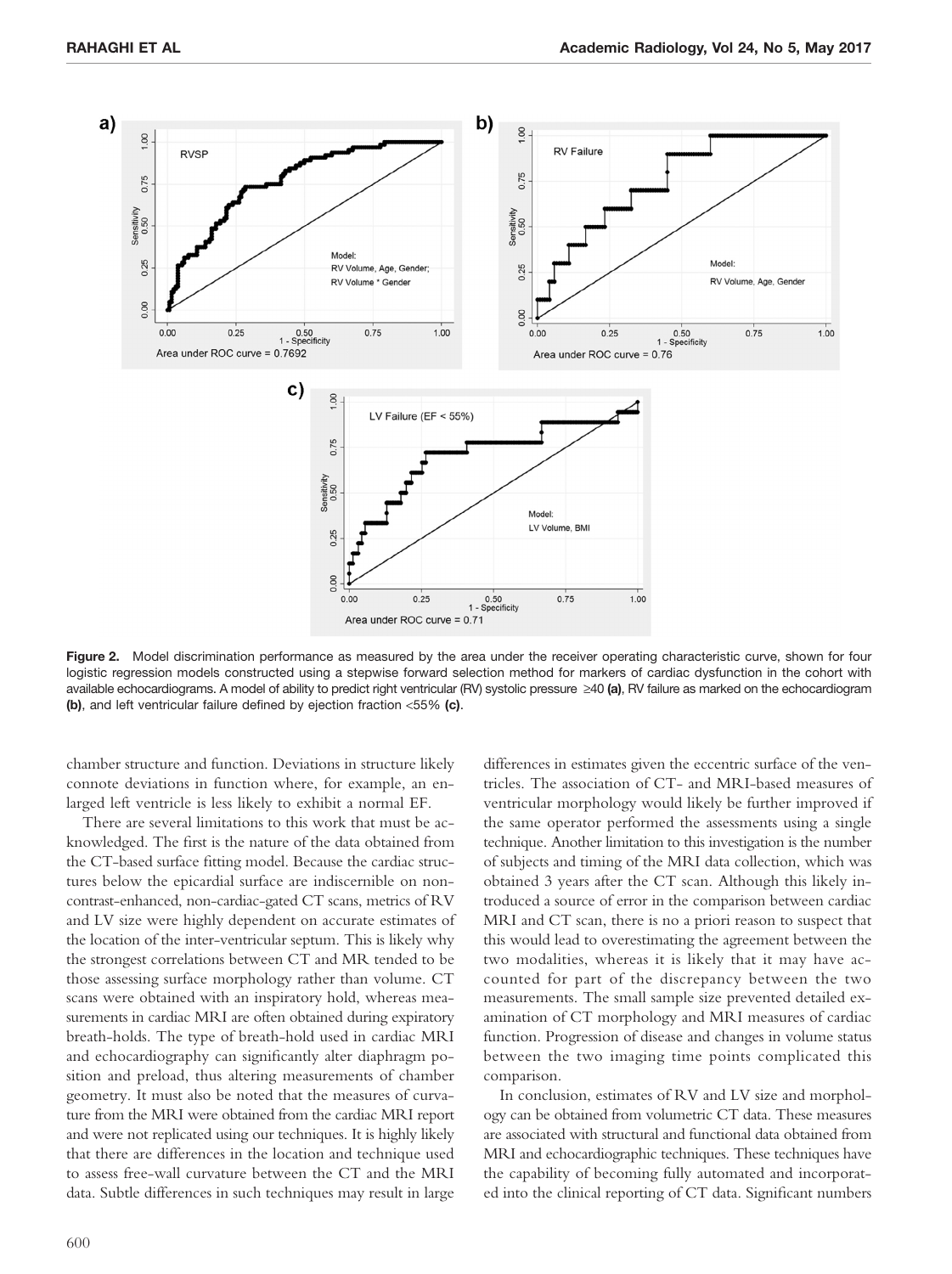of CT scans are obtained in patients with lung disease, dyspnea, and smokers, all of whom are at risk of cardiovascular disease, and in the appropriate clinical settings, findings of abnormal cardiac geometry on CT scan would then warrant further cardiac examination. Cohorts specifically designed for assessing the performance of these methods in screening for cardiovascular disease are necessary to validate and optimize this method and to minimize unnecessary follow-up testing while improving clinical value. Additionally, methods of automated quantification of cardiac geometry can be broadly deployed in CT-based clinical, epidemiologic, and genetic investigations of diseases affecting the chest.

## **REFERENCES**

- 1. [Divo M, Cote C, de Torres JP, et al. Comorbidities and risk of mortality](http://refhub.elsevier.com/S1076-6332(17)30008-9/sr0010) [in patients with chronic obstructive pulmonary disease. Am J Respir Crit](http://refhub.elsevier.com/S1076-6332(17)30008-9/sr0010) [Care Med 2012; 186:155–161.](http://refhub.elsevier.com/S1076-6332(17)30008-9/sr0010)
- 2. [Sin DD, Man SF. Chronic obstructive pulmonary disease as a risk factor](http://refhub.elsevier.com/S1076-6332(17)30008-9/sr0015) [for cardiovascular morbidity and mortality. Proc Am Thorac Soc 2005;](http://refhub.elsevier.com/S1076-6332(17)30008-9/sr0015) [2:8–11.](http://refhub.elsevier.com/S1076-6332(17)30008-9/sr0015)
- 3. [Rahaghi FN, van Beek EJ, Washko GR. Cardiopulmonary coupling in](http://refhub.elsevier.com/S1076-6332(17)30008-9/sr0020) [chronic obstructive pulmonary disease: the role of imaging. J Thorac](http://refhub.elsevier.com/S1076-6332(17)30008-9/sr0020) [Imaging 2014; 29:80–91.](http://refhub.elsevier.com/S1076-6332(17)30008-9/sr0020)
- 4. [Eberth JM. Lung cancer screening with low-dose CT in the United States.](http://refhub.elsevier.com/S1076-6332(17)30008-9/sr0025) [J Am Coll Radiol 2015; 12:1395–1402.](http://refhub.elsevier.com/S1076-6332(17)30008-9/sr0025)
- 5. [Budoff MJ, Nasir K, Kinney GL, et al. Coronary artery and thoracic calcium](http://refhub.elsevier.com/S1076-6332(17)30008-9/sr0030) [on noncontrast thoracic CT scans: comparison of ungated and gated](http://refhub.elsevier.com/S1076-6332(17)30008-9/sr0030) [examinations in patients from the COPD Gene cohort. J Cardiovasc](http://refhub.elsevier.com/S1076-6332(17)30008-9/sr0030) [Comput Tomogr 2011; 5:113–118.](http://refhub.elsevier.com/S1076-6332(17)30008-9/sr0030)
- 6. [Wells JM, Washko GR, Han MK, et al. Pulmonary arterial enlargement](http://refhub.elsevier.com/S1076-6332(17)30008-9/sr0035) [and acute exacerbations of COPD. N Engl J Med 2012; 367:](http://refhub.elsevier.com/S1076-6332(17)30008-9/sr0035) [913–921.](http://refhub.elsevier.com/S1076-6332(17)30008-9/sr0035)
- 7. [Ng CS, Wells AU, Padley SP. A CT sign of chronic pulmonary arterial](http://refhub.elsevier.com/S1076-6332(17)30008-9/sr0040) [hypertension: the ratio of main pulmonary artery to aortic diameter. J](http://refhub.elsevier.com/S1076-6332(17)30008-9/sr0040) [Thorac Imaging 1999; 14:270–278.](http://refhub.elsevier.com/S1076-6332(17)30008-9/sr0040)
- 8. [Kurugol S, Come CE, Diaz AA, et al. Automated quantitative 3D analy](http://refhub.elsevier.com/S1076-6332(17)30008-9/sr0045)[sis of aorta size, morphology, and mural calcification distributions. Med](http://refhub.elsevier.com/S1076-6332(17)30008-9/sr0045) [Phys 2015; 42:5467–5478.](http://refhub.elsevier.com/S1076-6332(17)30008-9/sr0045)
- 9. [Matsuoka S, Washko GR, Yamashiro T, et al. Pulmonary hypertension](http://refhub.elsevier.com/S1076-6332(17)30008-9/sr0050) [and computed tomography measurement of small pulmonary vessels in](http://refhub.elsevier.com/S1076-6332(17)30008-9/sr0050) [severe emphysema. Am J Respir Crit Care Med 2010; 181:218–225.](http://refhub.elsevier.com/S1076-6332(17)30008-9/sr0050)
- 10. [Estepar RS, Kinney GL, Black-Shinn JL, et al. Computed tomographic](http://refhub.elsevier.com/S1076-6332(17)30008-9/sr0055) [measures of pulmonary vascular morphology in smokers and their clin](http://refhub.elsevier.com/S1076-6332(17)30008-9/sr0055)[ical implications. Am J Respir Crit Care Med 2013; 188:231–239.](http://refhub.elsevier.com/S1076-6332(17)30008-9/sr0055)
- 11. [Smith BM, Prince MR, Hoffman EA, et al. Impaired left ventricular filling](http://refhub.elsevier.com/S1076-6332(17)30008-9/sr0060) [in COPD and emphysema: is it the heart or the lungs? The Multi-Ethnic](http://refhub.elsevier.com/S1076-6332(17)30008-9/sr0060) [Study of Atherosclerosis COPD Study. Chest 2013; 144:1143–1151.](http://refhub.elsevier.com/S1076-6332(17)30008-9/sr0060)
- 12. [Lu MT, Cai T, Ersoy H, et al. Comparison of ECG-gated versus non](http://refhub.elsevier.com/S1076-6332(17)30008-9/sr0065)[gated CT ventricular measurements in thirty patients with acute pulmonary](http://refhub.elsevier.com/S1076-6332(17)30008-9/sr0065) [embolism. Int J Cardiovasc Imaging 2009; 25:101–107.](http://refhub.elsevier.com/S1076-6332(17)30008-9/sr0065)
- 13. [Haak A, Ren B, Mulder HW, et al. Improved segmentation of multiple](http://refhub.elsevier.com/S1076-6332(17)30008-9/sr0070) [cavities of the heart in wide-view 3-D transesophageal echocardiograms.](http://refhub.elsevier.com/S1076-6332(17)30008-9/sr0070) [Ultrasound Med Biol 2015; 41:1991–2000.](http://refhub.elsevier.com/S1076-6332(17)30008-9/sr0070)
- 14. [Haak AM, Mulder HW, Ren B, et al. Segmentation of multiple heart cavi](http://refhub.elsevier.com/S1076-6332(17)30008-9/sr0075)[ties in wide-view fused 3D transesophageal echocardiograms. In:](http://refhub.elsevier.com/S1076-6332(17)30008-9/sr0075) [Ultrasonics symposium \(IUS\), 2014 IEEE international. 2014; 691–694.](http://refhub.elsevier.com/S1076-6332(17)30008-9/sr0075)
- 15. [Regan EA, Hokanson JE, Murphy JR, et al. Genetic epidemiology of COPD](http://refhub.elsevier.com/S1076-6332(17)30008-9/sr0080) [\(COPDGene\) study design. COPD 2010; 7:32–43.](http://refhub.elsevier.com/S1076-6332(17)30008-9/sr0080)
- 16. [Wells JM, Iyer AS, Rahaghi FN, et al. Pulmonary artery enlargement is](http://refhub.elsevier.com/S1076-6332(17)30008-9/sr0085) [associated with right ventricular dysfunction and loss of blood volume](http://refhub.elsevier.com/S1076-6332(17)30008-9/sr0085) [in small pulmonary vessels in chronic obstructive pulmonary disease. Circ](http://refhub.elsevier.com/S1076-6332(17)30008-9/sr0085) [Cardiovasc Imaging 2015; 8.](http://refhub.elsevier.com/S1076-6332(17)30008-9/sr0085)
- 17. [Hoogendoorn C, Duchateau N, Sanchez-Quintana D, et al. A high](http://refhub.elsevier.com/S1076-6332(17)30008-9/sr0090)[resolution atlas and statistical model of the human heart from multislice](http://refhub.elsevier.com/S1076-6332(17)30008-9/sr0090) [CT. IEEE Trans Med Imaging 2013; 32:28–44.](http://refhub.elsevier.com/S1076-6332(17)30008-9/sr0090)
- 18. [Vegas-Sanchez-Ferrero G, Aja-Fernandez S, Palencia C, et al. A gen](http://refhub.elsevier.com/S1076-6332(17)30008-9/sr0095)[eralized gamma mixture model for ultrasonic tissue characterization.](http://refhub.elsevier.com/S1076-6332(17)30008-9/sr0095) [Comput Math Methods Med 2012; 2012:481923.](http://refhub.elsevier.com/S1076-6332(17)30008-9/sr0095)
- 19. [Vegas-Sanchez-Ferrero G, Seabra J, Rodriguez-Leor O, et al. Gamma](http://refhub.elsevier.com/S1076-6332(17)30008-9/sr0100) [mixture classifier for plaque detection in intravascular ultrasonic images.](http://refhub.elsevier.com/S1076-6332(17)30008-9/sr0100) [IEEE Trans Ultrason Ferroelectr Freq Control 2014; 61:44–61.](http://refhub.elsevier.com/S1076-6332(17)30008-9/sr0100)
- 20. [Koenderink JJ, van Doorn AJ. Surface shape and curvature scales. Image](http://refhub.elsevier.com/S1076-6332(17)30008-9/sr0105) [Vis Comput 1992; 10:557–564.](http://refhub.elsevier.com/S1076-6332(17)30008-9/sr0105)
- 21. [Lin LI. A concordance correlation coefficient to evaluate reproducibility.](http://refhub.elsevier.com/S1076-6332(17)30008-9/sr0110) [Biometrics 1989; 45:255–268.](http://refhub.elsevier.com/S1076-6332(17)30008-9/sr0110)
- 22. [Hosmer DW, Lemeshow S, Sturdivant RX, eds. Applied logistic regres](http://refhub.elsevier.com/S1076-6332(17)30008-9/sr0115)[sion. third ed. New Jersey: John Wiley & Sons, Inc., 2013.](http://refhub.elsevier.com/S1076-6332(17)30008-9/sr0115)